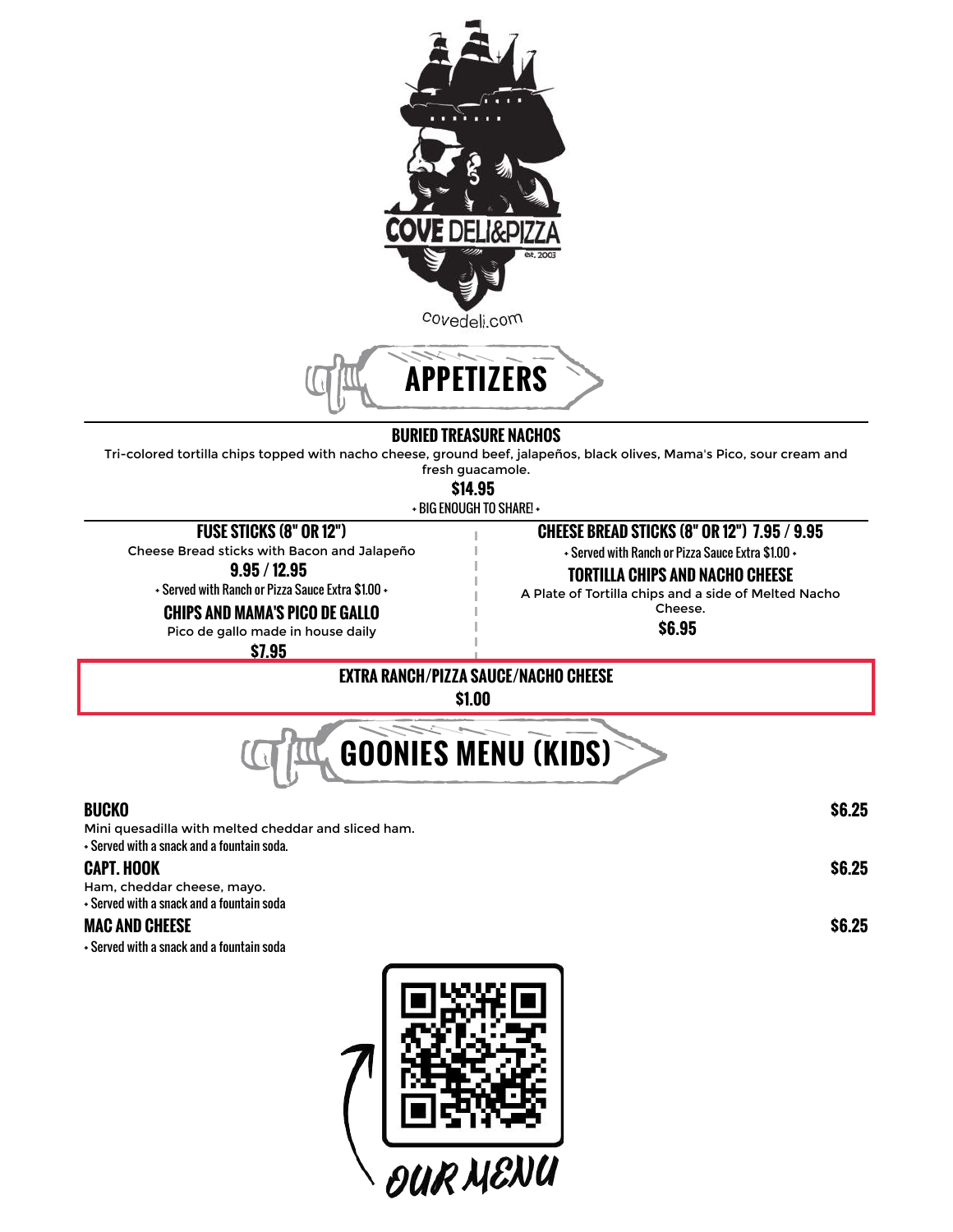# **COLD SANDWICHES** IPS AND A DRINK \$3.95

### **SAM BELLAMY**

Ham/ Swiss/ Mayo/ Lettuce/ Tomato/ Red Onion/ Italian Sauce **6.75 | 8.75**

### ,**GUILLOTINE**

Cappicola Ham/ Hard Salami/ Turkey/ Pepperjack Cheese/ Mayo/ Lettuce/ Italian Sauce/ Tomato/ Red Onion

### **7.50 | 9.50**

### **HENRY MORGAN**

Roast Beef/ Pepperoni/ Provolone/ Mustard/ Mayo/ Lettuce/ Tomato/ Red Onion/ Italian Sauce

### **GALLEY**

Roast Beef/ Smoked Turkey/ Monterey Jack/ Mayo/ Lettuce/ Tomato/ Red Onion/ Italian Sauce

**6.95 | 8.95**

### À**BILLY BONES**

Provolone and Monterey Jack/ Fresh Avocado/ Cucumbers/ Fresh Mushrooms/Black Olives/Sprouts/ Mustard/ Mayo/ Lettuce/ Tomato/ Red Onion/ Italian Sauce

**6.95 | 8.95**

+ Add Turkey, Roast Beef, Ham \$2.25 +

### **JOLLY ROGER**

Ham, Pepperoni, Provolone/ Mayo/ Lettuce/ Tomato/ Red Onion/ Italian Sauce **6.95 | 8.95**

### **6.95 | 8.95** *GALLEON*

Roast Beef/ Smoked Turkey/ Ham/ Pepperoni/ Monterey Jack/ Pepperjack/ Cheddar/ Mayo/ Lettuce/ Tomato/ Red Onion/ Italian Sauce

**7.75 | 9.75**

### **WALK THE PLANK**

Smoked Turkey/ Pepperoni/ Provolone/ Mustard/ Mayo/ Lettuce/ Tomato/ Red Onion/ Italian Sauce

**6.95 | 8.95**

# **HOT SANDWICHES**

### **CAPTAIN FEATHERSWORD**

Smoked Turkey/ Monterey Jack/ Mayo/ Lettuce/ Tomato/ Red Onion/ Italian Sauce **6.75 | 8.75**

### **FLYING DUTCHMAN**

Ham/ Pepperoni/ Smoked Turkey/ Monterey Jack/ Mustard/ Mayo/ Lettuce/ Tomato/ Red Onion/ Italian Sauce

**6.95 | 8.95**

### **BLACK BEARD**

Roast Beef / Monterey Jack / Mayo/ Lettuce/ Tomato/ Red Onion/ Italian Sauce

**6.75 | 8.75**

### ADD CHIPS AND A DRINK \$3.95

### **NAPSTER**

Ham/ Smoked Turkey/ Bacon Strips/ Monterey Jack/ Mayo/ Lettuce/ Tomato/Ranch Dressing

**6.95/ 8.95**

+ TOASTED +

### **JACK SPARROW**

Roast Beef/ Cheddar Cheese/ Mild Horseradish Spread

> **6.75/ 8.75** + TOASTED +

### **MUTINY**

Ham/ Pepperoni/ Provolone/ Mayo/ Lettuce/ Tomato/ Red Onion/ Italian Sauce

### **6.95/ 8.95**

+ TOASTED +

**Vegg<sup>ie</sup>NEW RAINY D** 

Mushrooms/ Red Onion/ Jalepenos/ Black Olives/ Provolone/ Cheddar/ Tzatziki Sauce/ Lettuce/ Ranch/ Italian Sauce/ Topped With Fresh Avocado

> **7.50 | 9.50** + TOASTED +

### **J. CHIRAC (FRENCH DIP)**

Roast Beef/ Swiss/ Mayo/ Served with Au Jus

> **6.75/ 8.75** + HEATED +

### **BARBAROSSA**

Hard Salami/ Pepperoni/ Cappicola Ham/ Provolone/ Mayo/ Lettuce/ Tomato/ Red Onion/ Italian Sauce **6.95/ 8.95**

+ TOASTED +

### **DAGGER**

Smoked Turkey/ Bacon Strips/ Pepper Jack/ Jalapeños/ Lettuce/ Tomato/ Red Onion/ Mayo/ Italian Sauce

### **6.95/ 8.95**

+ TOASTED +

### **NEW CUTLASS**

Sliced Chicken Breast/ Bacon/ Shaved Parmesan Cheese/ Mayo/ Lettuce/ Red onion/ Ranch Dressing

**7.50/ 9.50**

+ TOASTED +

### **GANGPLANK BLT**

Cheddar Cheese/ Bacon Strips/ Lettuce/ Tomato/ Italian Sauce

> **6.95/ 8.95** + TOASTED +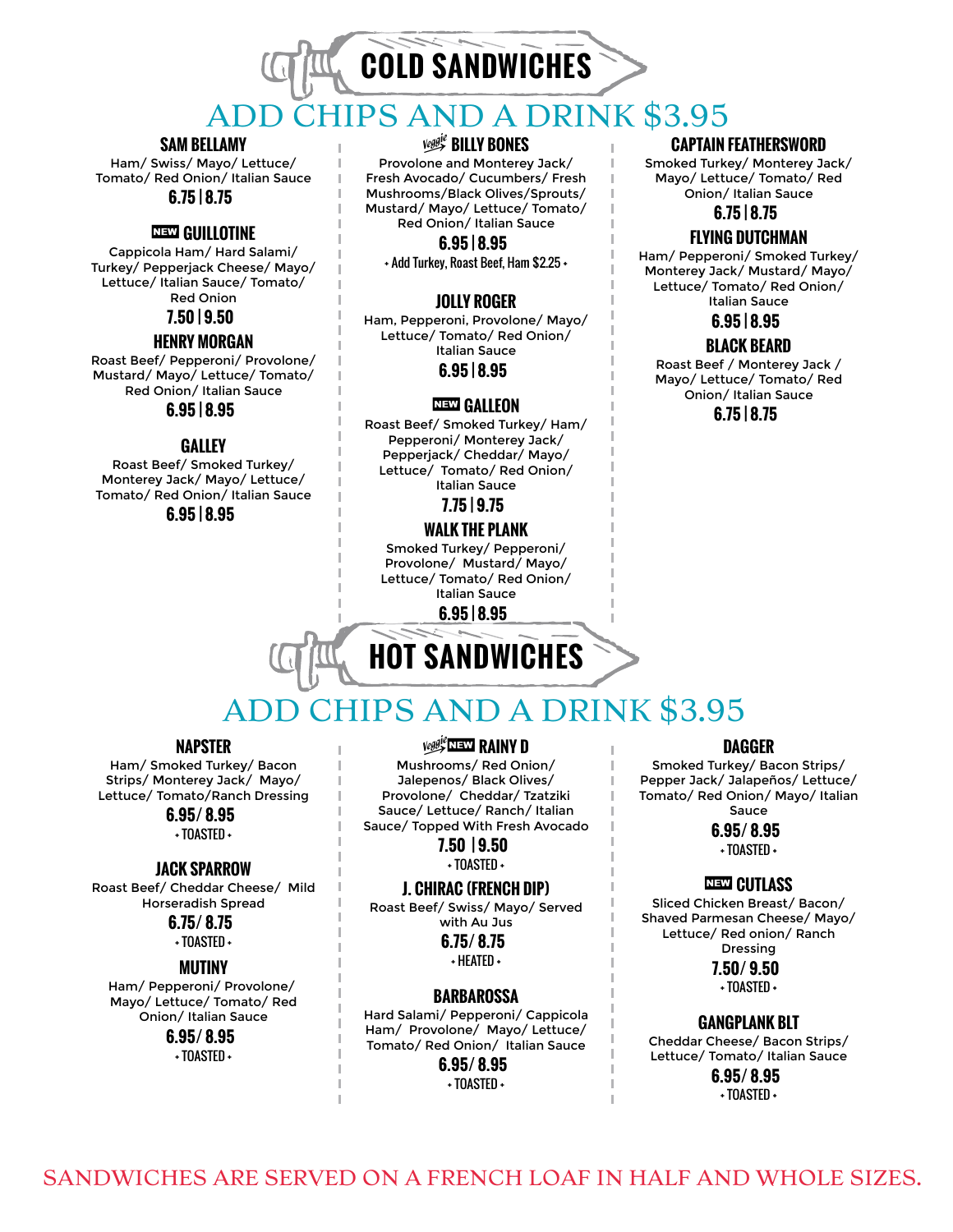### **WRAPS** ADD CHIPS AND A DRINK \$3.95

### **COVE TACO**

Ground Beef/ Shredded Lettuce/ Shredded Cheddar Cheese/ Mama's Pico De Gallo. Available in a Flour Tortilla or Corn Hard Shell

### **3.95 |(2) 6.95 | (3) 9.95**

+ ADD NACHO CHEESE \$1.00 +

### ,**BLACK PEARL**

Garlic Herb Wrap/ Roast Beef/ Swiss/ Fresh Sliced Avocado/ Cucumber/ Olives/ Lettuce/ Red Onion/ Tomato/ Italian Sauce **\$8.95**

+ SUB CHICKPEA CILANTRO WRAP \$1.00 +

### **CAESAR WRAP**

Garlic Herb Wrap/ Sliced Chicken Breast/ Romaine Lettuce/ Red Onion/ Tomato/ Caesar Dressing/ Shaved Parmesan Cheese **\$8.95** + SUB CHICKPEA CILANTRO WRAP \$1.00 +

#### ,**CALICO JACK WRAP**

Garlic Herb Wrap/ Turkey/ Swiss/ Avocado/ Cucumber/ Olives/ Lettuce/ Red Onion/ Tomato/ Mayo/ Italian Sauce/ **\$8.95**

+ SUB CHICKPEA CILANTRO WRAP \$1.00 +

### *VANST YE*

Mushrooms/ Black Olives/ Jalepenos/ Cucumber/ Dried Cranberries/ Feta Cheese/ Avocado/ Lettuce/ Tomato/ Red Onion/ Ranch

**\$9.50**

+ NEW! CHICKPEA CILANTRO WRAP +

### **CANNONBALL**

Garlic Herb Wrap/ Taco Meat/ Shredded Cheddar/ Sour Cream/ Guacamole/ Mama's Pico De Gallo/ Shredded Lettuce/ Ranch/ Tapatio Brand Hot Sauce

**\$9.50**

+ WARMED. ADD NACHO CHEESE \$1.00 +

## **SOUP AND SALADS**

### **CHEESY CHICKEN TORTILLA SOUP**

Creamy Cheese Soup With Chicken Breast/ Red and Green Hot Chili's/ Topped With Sour Cream/ Cheddar Cheese

> **5.95 / 6.95** + EXTRA TORTILLA CHIPS 1.00 +

### **COVE TACO SALAD**

Doritos Nacho Chips/ Topped With Lettuce/ Taco Meat/ Cheddar Cheese/ Black Olives/Sour Cream/ Guacamole/ Pico De Gallo

**\$11.95**

+ ADD EXTRA SOUR CREAM, GUACAMOLE, OR PICO DE GALLO \$1.00 +

### **FISH TACO**

Baked Battered Alaskan Cod/ Shredded Cabbage/ Mama's Pico De Gallo/ Cheddar/ Finished With Our Ranch and Tartar Sauce/ Wrapped in a Flour Tortilla or Corn Hard Shell

**5.95 | (2) 9.95 | (3) 12.95**

### **DOCK PANOS (GYRO)**

Seasoned Lamb and Beef Blend/ Pita/ Feta Cheese/ Cucumber Sauce/ Lettuce/ Tomato/ Italian Sauce

**\$8.95**

+ Toasted +

### **CROW'S NEST WRAP**

Garlic Herb Wrap/ Sliced Chicken/ Bacon/ Monterey Jack/ Sour Cream/ Ranch Dressing/ Lettuce/ Tomato/ Served Warm

**\$9.25**

+ SUB CHICKPEA CILANTRO WRAP \$1.00 +

#### **CRAN SALAD**

Romaine Lettuce/ Dried Cranberries,/ Sunflower Seeds/ Bacon Pieces/ Feta Cheese/ Cucumber/ Red Onion.

**8.95 |10.95** + SERVED WITH CHOICE OF DRESSING +

### **QUEEN ANN'S (CAESAR)**

Romaine Lettuce/ Shaved Parmesan Cheese/ Chilled Sliced Chicken/ Fresh Tomato/Croutons/ Caesar Dressing **8.95 | 11.95**

Dressings: Ranch, Italian, Thousand Island, Honey Mustard, Greek Vinaigrette, Bleu Cheese

### **COVE DINNER SALAD**

Romaine Lettuce/ Cheddar Cheese/ Sunflower Seeds/ Croutons. Garnished With Sliced Cucumber/ Tomatoes

**\$6.25** + SERVED WITH CHOICE OF DRESSING +

### **GREEK SALAD**

Romaine Lettuce/ Pepperoni/ Feta Cheese/ Black Olives/ Red Onion. Garnished With Tomato **8.95 | 10.95**

+ SERVED WITH GREEK VINAIGRETTE +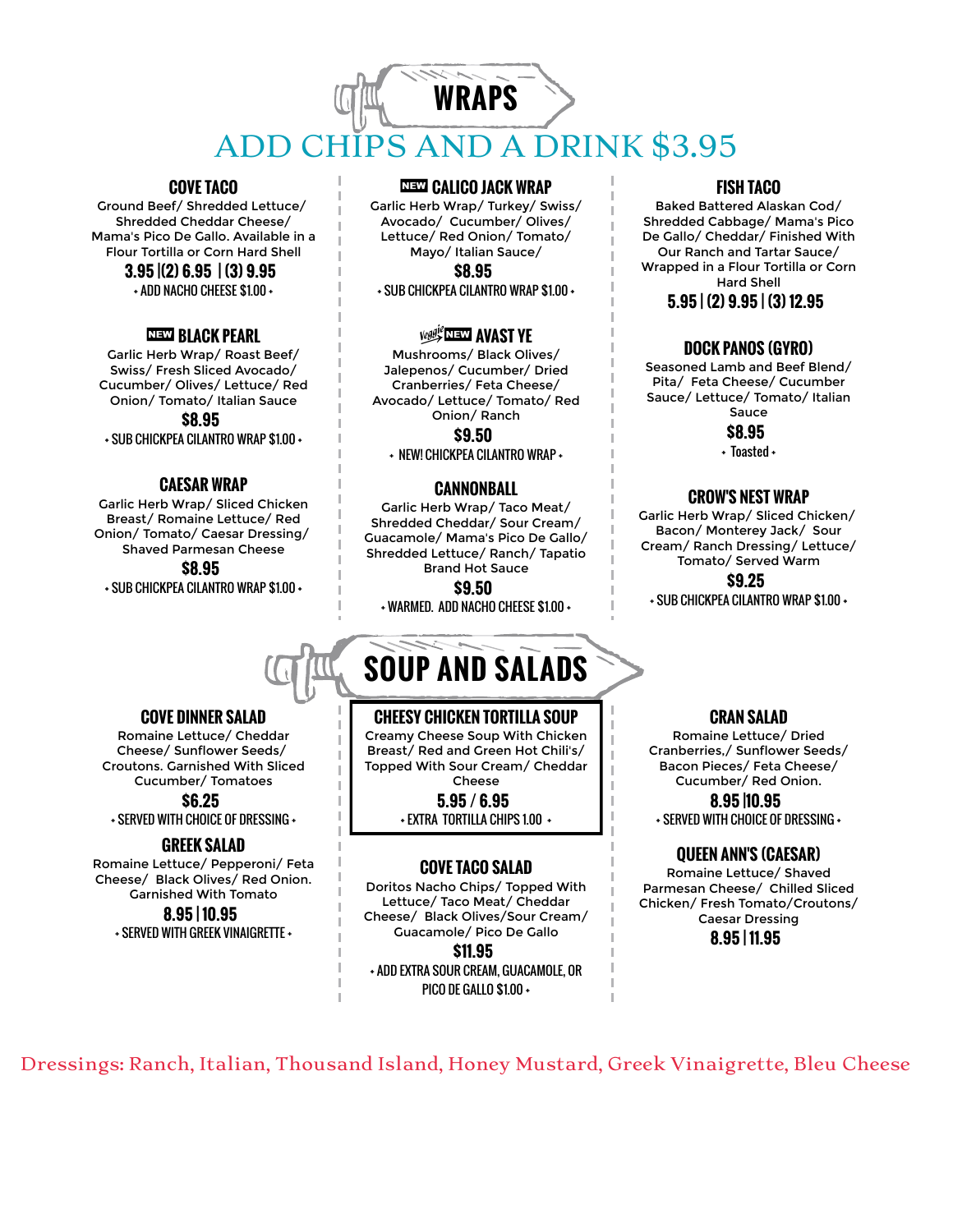

### **CAPTAIN'S TABLE (COMBO)**

Pepperoni/ Italian Sausage/ Fresh Mushroom/ Green Peppers/ Red Onion/ Black Olives

### **BLUNDERBUSS (ALL MEAT)**

Pepperoni/ Italian Sausage/ Bacon Pieces/ Canadian Bacon

,**CAPTAIN GAMBI**

Hard Salami/ Pepperoni/ Italian Sausage/ Sliced Banana Peppers

À**MAMA'S**

Olive Oil Crust/ Three Cheese Blend/ Tomato/ Basil/ and Drizzled With Oil

### ,**CAPTAIN KEN**

Ranch Dressing/ Canadian Bacon/ Jalepenos/ Black Olives

### **QUARTER MASTER**

Sliced Chicken Breast/ Italian Sausage/ Red Onion/ Creamy Alfredo Sauce

**DEAD MAN'S CHEST (COWBOY)**

Pepperoni/ Bacon Pieces/ Italian Sausage/ Fresh Mushrooms/ Black Olives

### **POWDER KEG (TACO)**

Seasoned Beef/ Topped with Nacho Cheese Doritos/ Lettuce/ Tomatoes/ Shredded Cheddar Cheese.

### ,**ULTIMATE PEPPERONI**

Pepperoni/ Pepperoni/ More Pepperoni

### **SOUTH SEA (HAWAIIAN)**

Canadian Bacon/ Pineapple/ Double Layered

### À**MARY READ (VEGGIE)**

Red Onion/ Green Pepper/ Black Olives/ Fresh Mushroom/ Tomato Slices

### **FLATHEAD LAKE MONSTER**

Canadian Bacon/ Pepperoni/ Italian Sausage/ Bacon Pieces/ Green Pepper/ Red Onion/ Black Olive/ Pineapple/1.5 Pounds Cheese

**\$34.95**

+ AVAILABLE IN 18" ONLY +



**12" SMALL** Cove Signature \$13.95 Cheese \$11.95 + ADDITIONAL TOPPINGS \$1.95 +

**16" LARGE** Cove Signature \$18.95 Cheese \$ 13.95 + ADDITIONAL TOPPINGS \$1.95 +